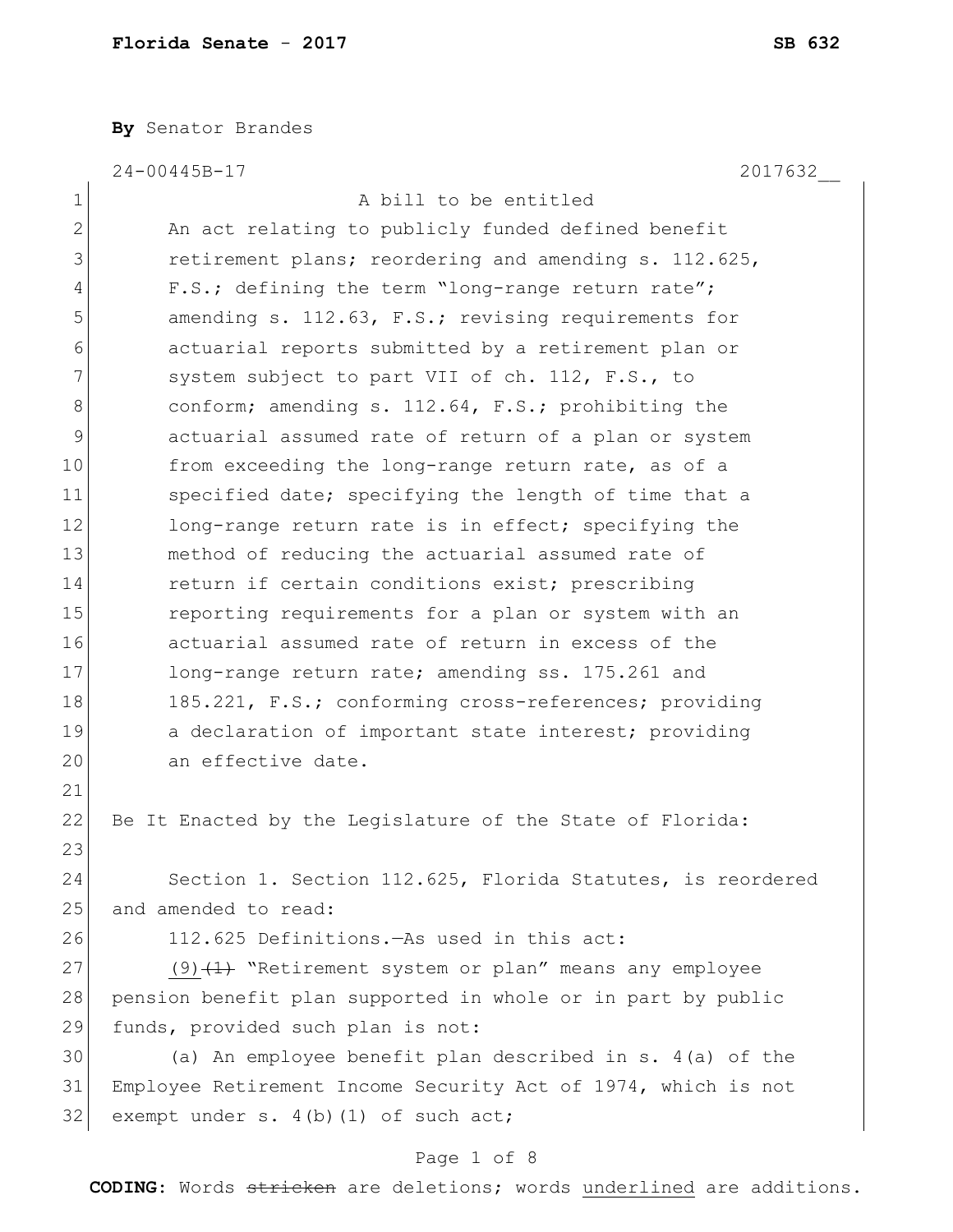|    | 24-00445B-17<br>2017632                                          |
|----|------------------------------------------------------------------|
| 33 | (b) A plan which is unfunded and is maintained by an             |
| 34 | employer primarily for the purpose of providing deferred         |
| 35 | compensation for a select group of management or highly          |
| 36 | compensated employees;                                           |
| 37 | (c) A coverage agreement entered into pursuant to s. 218 of      |
| 38 | the Social Security Act;                                         |
| 39 | (d) An individual retirement account or an individual            |
| 40 | retirement annuity within the meaning of s. 408, or a retirement |
| 41 | bond within the meaning of s. 409, of the Internal Revenue Code  |
| 42 | of 1954;                                                         |
| 43 | (e) A plan described in s. 401(d) of the Internal Revenue        |
| 44 | Code of $1954;$ or                                               |
| 45 | (f) An individual account consisting of an annuity contract      |
| 46 | described in s. 403(b) of the Internal Revenue Code of 1954.     |
| 47 | $(7)$ +2+ "Plan administrator" means the person so designated    |
| 48 | by the terms of the instrument or instruments, ordinance, or     |
| 49 | statute under which the plan is operated. If no plan             |
| 50 | administrator has been designated, the plan sponsor shall be     |
| 51 | considered the plan administrator.                               |
| 52 | $(2)$ +3) "Enrolled actuary" means an actuary who is enrolled    |
| 53 | under Subtitle C of Title III of the Employee Retirement Income  |
| 54 | Security Act of 1974 and who is a member of the Society of       |
| 55 | Actuaries or the American Academy of Actuaries.                  |
| 56 | $(1)$ $(4)$ "Benefit increase" means a change or amendment in    |
| 57 | the plan design or benefit structure which results in increased  |
| 58 | benefits for plan members or beneficiaries.                      |
| 59 | $(3)$ $(5)$ "Governmental entity" means the state, for the       |
| 60 | Florida Retirement System, and the county, municipality, special |
| 61 | district, or district school board which is the employer of the  |
|    | Page 2 of 8                                                      |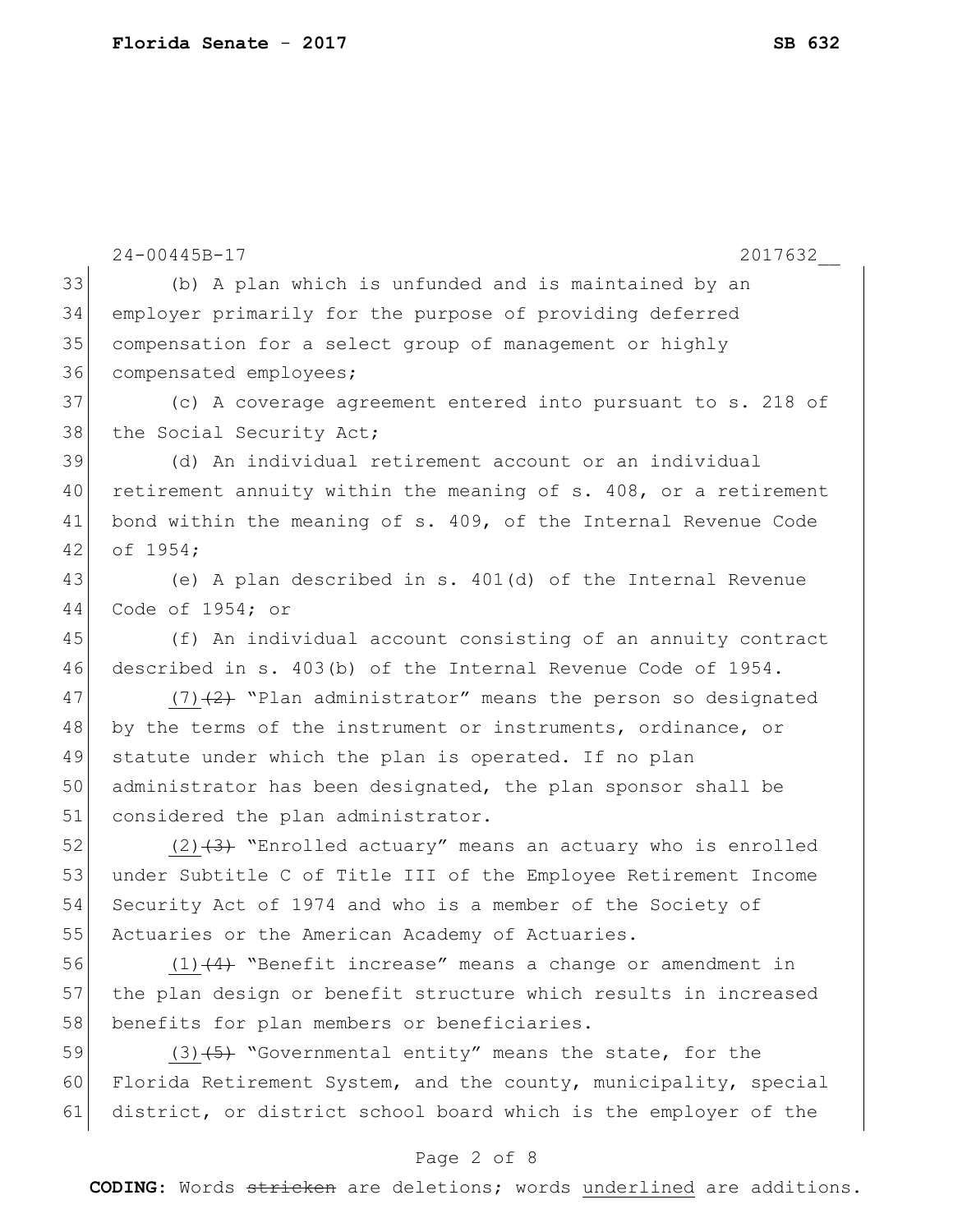|    | 2017632<br>$24 - 00445B - 17$                                         |
|----|-----------------------------------------------------------------------|
| 62 | member of a local retirement system or plan.                          |
| 63 | (6) "Pension or retirement benefit" means any benefit,                |
| 64 | including a disability benefit, paid to a member or beneficiary       |
| 65 | of a retirement system or plan as defined in subsection $(9)$ $(1)$ . |
| 66 | $(10)$ $(7)$ "Statement value" means the value of assets in           |
| 67 | accordance with s. $302(c)$ (2) of the Employee Retirement Income     |
| 68 | Security Act of 1974 and as permitted under regulations               |
| 69 |                                                                       |
| 70 | prescribed by the Secretary of the Treasury as amended by Pub.        |
|    | L. No. 100-203, as such sections are in effect on August 16,          |
| 71 | 2006. Assets for which a fair market value is not provided shall      |
| 72 | be excluded from the assets used in the determination of annual       |
| 73 | funding cost.                                                         |
| 74 | $(5)$ $(8)$ "Named fiduciary," "board," or "board of trustees"        |
| 75 | means the person or persons so designated by the terms of the         |
| 76 | instrument or instruments, ordinance, or statute under which the      |
| 77 | plan is operated.                                                     |
| 78 | $(8)$ +9) "Plan sponsor" means the local governmental entity          |
| 79 | that has established or that may establish a local retirement         |
| 80 | system or plan.                                                       |
| 81 | (4) "Long-range return rate" means an actuarial assumed               |
| 82 | rate of return that is expected to be realized at least 50            |
| 83 | percent of the time over the next 30-year period.                     |
| 84 | Section 2. Paragraph (c) of subsection (1) of section                 |
| 85 | 112.63, Florida Statutes, is amended, and paragraph (h) is added      |
| 86 | to that subsection, to read:                                          |
| 87 | 112.63 Actuarial reports and statements of actuarial                  |
| 88 | impact; review.-                                                      |
| 89 | (1) Each retirement system or plan subject to the                     |
| 90 | provisions of this act shall have regularly scheduled actuarial       |
|    | Page 3 of 8                                                           |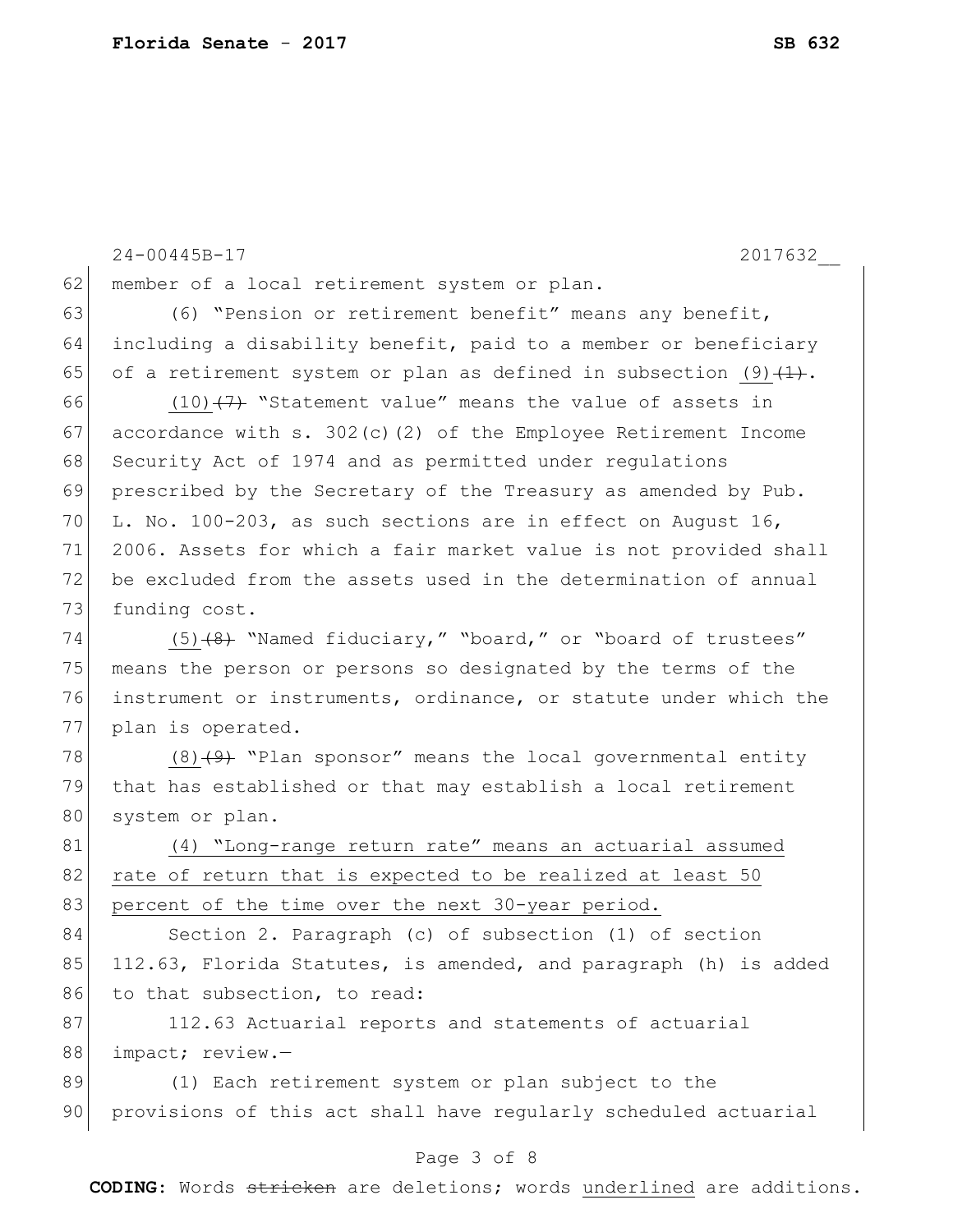|     | $24 - 00445B - 17$<br>2017632                                   |
|-----|-----------------------------------------------------------------|
| 91  | reports prepared and certified by an enrolled actuary. The      |
| 92  | actuarial report shall consist of, but is not limited to, the   |
| 93  | following:                                                      |
| 94  | (c) A description and explanation of actuarial assumptions      |
| 95  | consistent with the requirements of s. 112.64.                  |
| 96  | (h) A description of proposed adjustments to any actuarial      |
| 97  | assumptions, if required pursuant to s. 112.64.                 |
| 98  |                                                                 |
| 99  | The actuarial cost methods utilized for establishing the amount |
| 100 | of the annual actuarial normal cost to support the promised     |
| 101 | benefits shall only be those methods approved in the Employee   |
| 102 | Retirement Income Security Act of 1974 and as permitted under   |
| 103 | requlations prescribed by the Secretary of the Treasury.        |
| 104 | Section 3. Present subsection (7) of section $112.64$ ,         |
| 105 | Florida Statutes, is renumbered as subsection (9) and a new     |
| 106 | subsection (7) and subsection (8) are added to that section, to |
| 107 | read:                                                           |
| 108 | 112.64 Administration of funds; amortization of unfunded        |
| 109 | $liability.$ -                                                  |
| 110 | (7) Beginning January 1, 2021, the actuarial assumed rate       |
| 111 | of return for each plan year may not be greater than the long-  |
| 112 | range return rate. Beginning with the 2021 plan year, the long- |
| 113 | range return rate is effective for each plan or system for a 5- |
| 114 | year period, and must be reevaluated and reestablished for each |
| 115 | subsequent 5-year period thereafter and be consistent with the  |
| 116 | definition in s. 112.625(4). Each plan or system with an        |
| 117 | actuarial assumed rate of return greater than the long-range    |
| 118 | return rate on or after January 1, 2021, shall reduce the       |
| 119 | actuarial assumed rate of return for the next plan year by at   |
|     |                                                                 |

# Page 4 of 8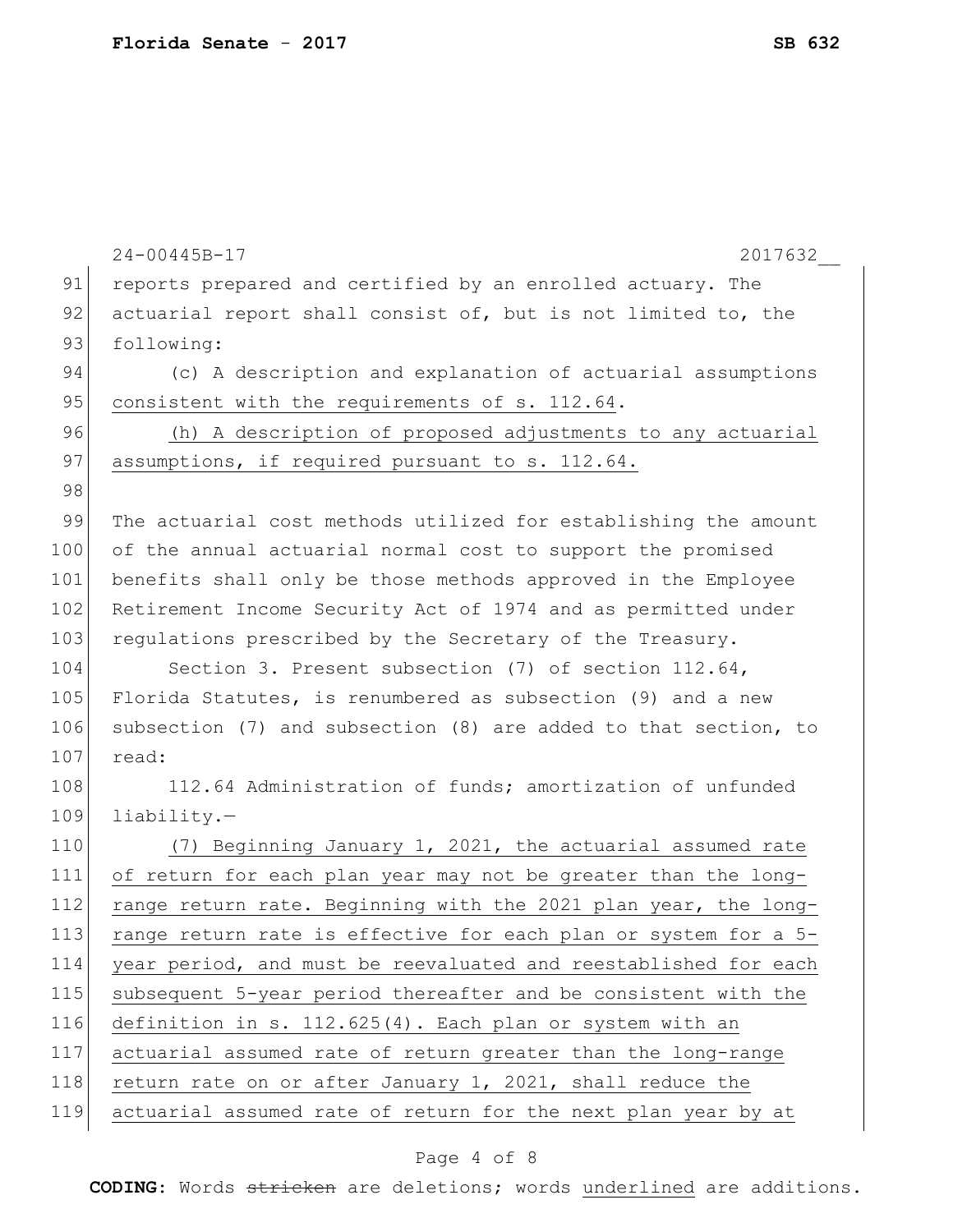|     | $24 - 00445B - 17$<br>2017632                                    |
|-----|------------------------------------------------------------------|
| 120 | least 25 basis points and shall continue to reduce the actuarial |
| 121 | assumed rate by at least an additional 25 basis points for each  |
| 122 | subsequent plan year until the actuarial assumed rate of return  |
| 123 | is equal to or less than the long-range return rate.             |
| 124 | (8) Any plan or system that for any plan year has an             |
| 125 | actuarial assumed rate of return greater than the long-range     |
| 126 | return rate shall include at least the following information in  |
| 127 | any report required under s. 112.63:                             |
| 128 | (a) The total necessary adjustment required to bring the         |
| 129 | actuarial assumed rate of return in compliance with the long-    |
| 130 | range return rate currently in effect.                           |
| 131 | (b) The number of plan years required to bring the               |
| 132 | actuarial assumed rate of return in compliance with the long-    |
| 133 | range return rate currently in effect.                           |
| 134 | (c) Any change to the plan investment strategy, including,       |
| 135 | but not limited to, changes to asset class allocations, and any  |
| 136 | change to actuarial methodology which results in a change to     |
| 137 | either the long-range return rate or the actuarial assumed rate  |
| 138 | of return of the plan.                                           |
| 139 | (d) The additional cost to the plan or system resulting          |
| 140 | from any changes required to be made to the actuarial assumed    |
| 141 | rate of return using the long-range return rate currently in     |
| 142 | effect.                                                          |
| 143 | Section 4. Paragraph (b) of subsection (2) of section            |
| 144 | 175.261, Florida Statutes, is amended to read:                   |
| 145 | 175.261 Annual report to Division of Retirement; actuarial       |
| 146 | valuations.-For any municipality, special fire control district, |
| 147 | chapter plan, local law municipality, local law special fire     |
| 148 | control district, or local law plan under this chapter, the      |
|     |                                                                  |

## Page 5 of 8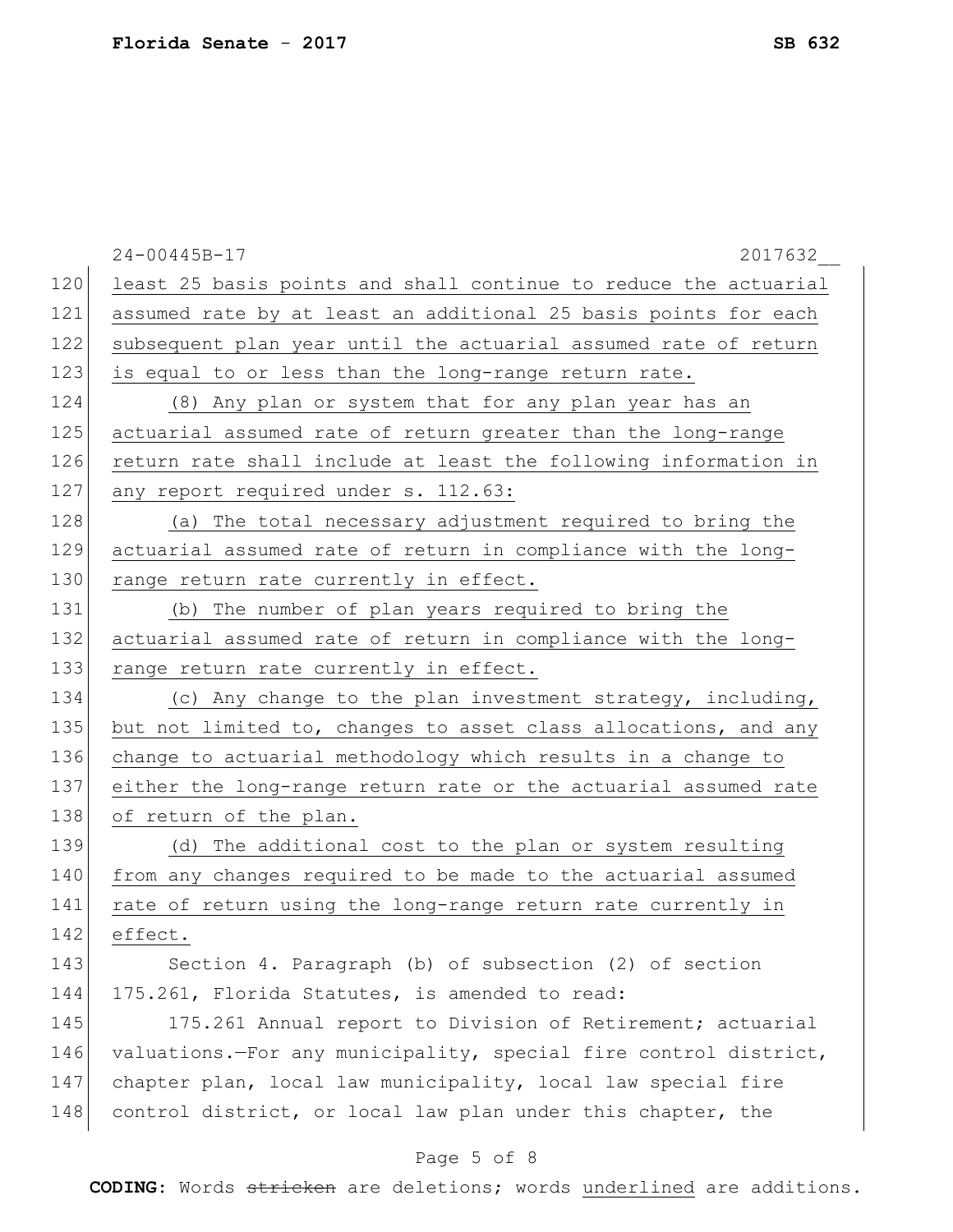|     | $24 - 00445B - 17$<br>2017632                                    |
|-----|------------------------------------------------------------------|
| 149 | board of trustees for every chapter plan and local law plan      |
| 150 | shall submit the following reports to the division:              |
| 151 | (2) With respect to local law plans:                             |
| 152 | (b) In addition to annual reports provided under paragraph       |
| 153 | (a), an actuarial valuation of the retirement plan must be made  |
| 154 | at least once every 3 years, as provided in s. 112.63,           |
| 155 | commencing 3 years from the last actuarial valuation of the plan |
| 156 | or system for existing plans, or commencing 3 years from         |
| 157 | issuance of the initial actuarial impact statement submitted     |
| 158 | under s. 112.63 for newly created plans. Such valuation shall be |
| 159 | prepared by an enrolled actuary, subject to the following        |
| 160 | conditions:                                                      |
| 161 | 1. The assets shall be valued as provided in s. 112.625(10)      |
| 162 | $-112.625(7)$ .                                                  |
| 163 | 2. The cost of the actuarial valuation must be paid by the       |
| 164 | individual firefighters' retirement fund or by the sponsoring    |
| 165 | municipality or special fire control district.                   |
| 166 | 3. A report of the valuation, including actuarial                |
| 167 | assumptions and type and basis of funding, shall be made to the  |
| 168 | division within 3 months after the date of valuation. If any     |
| 169 | benefits are insured with a commercial insurance company, the    |
| 170 | report must include a statement of the relationship of the       |
| 171 | retirement plan benefits to the insured benefits, the name of    |
| 172 | the insurer, the basis of premium rates, and the mortality       |
| 173 | table, interest rate, and method used in valuing the retirement  |
| 174 | benefits.                                                        |
| 175 | Section 5. Paragraph (b) of subsection (2) of section            |
| 176 | 185.221, Florida Statutes, is amended to read:                   |
| 177 | 185.221 Annual report to Division of Retirement; actuarial       |

# Page 6 of 8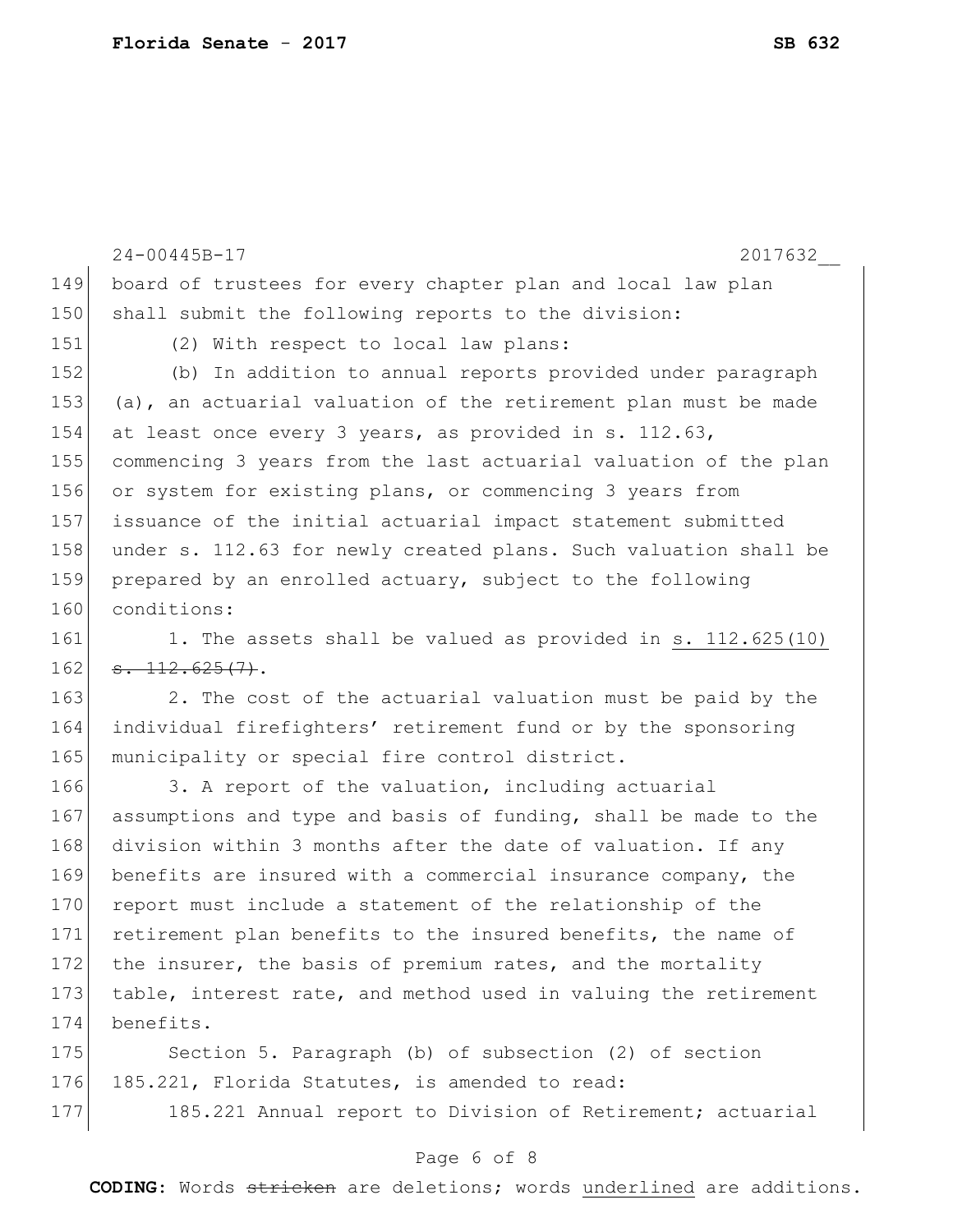```
24-00445B-17 2017632__
178 valuations.—For any municipality, chapter plan, local law
179 municipality, or local law plan under this chapter, the board of
180 trustees for every chapter plan and local law plan shall submit
181 the following reports to the division:
182 (2) With respect to local law plans:
183 (b) In addition to annual reports provided under paragraph 
184 (a), an actuarial valuation of the retirement plan must be made
185 at least once every 3 years, as provided in s. 112.63,
186 commencing 3 years from the last actuarial valuation of the plan 
187 or system for existing plans, or commencing 3 years from
188 issuance of the initial actuarial impact statement submitted
189 under s. 112.63 for newly created plans. Such valuation shall be 
190 prepared by an enrolled actuary, subject to the following
191 conditions:
192 1. The assets shall be valued as provided in s. 112.625(10)193 \mid \textbf{s. } 112.625(7).
194 2. The cost of the actuarial valuation must be paid by the
195 individual police officer's retirement trust fund or by the
196 sponsoring municipality.
197 3. A report of the valuation, including actuarial
198 assumptions and type and basis of funding, shall be made to the
199 division within 3 months after the date of the valuation. If any 
200 benefits are insured with a commercial insurance company, the
201 report must include a statement of the relationship of the
202 retirement plan benefits to the insured benefits, the name of
203 the insurer, the basis of premium rates, and the mortality
204 table, interest rate, and method used in valuing the retirement 
205 benefits.
206 Section 6. The Legislature finds that a proper and
```
### Page 7 of 8